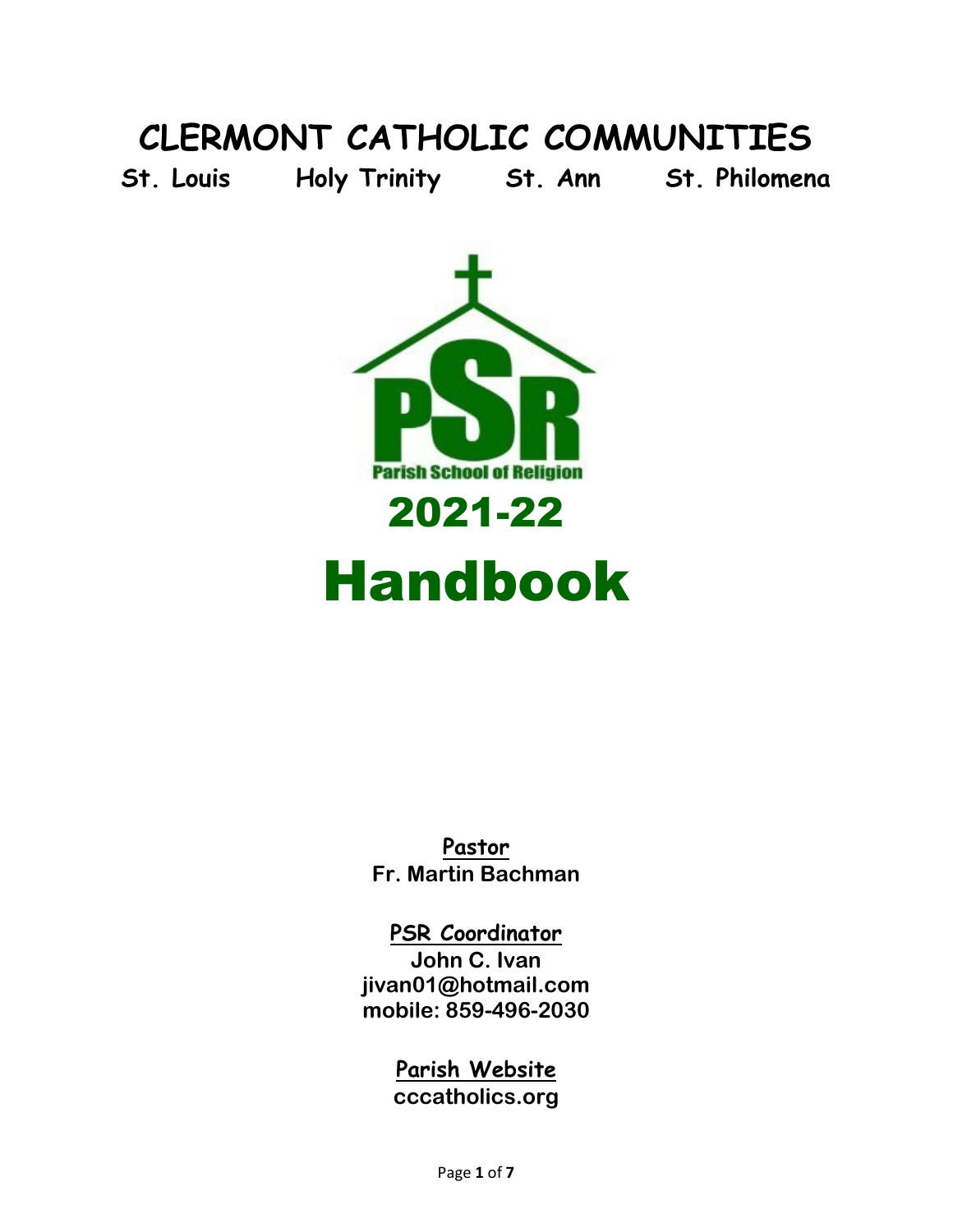### **Mission Statement**

**Go, therefore, and make disciples of all nations, baptizing them in the name of the Father, and of the Son, and of the Holy Spirit, teaching them to observe all that I have commanded you.** *– Matthew 28:19-20*

It is our mission to assist all persons in their endeavor to increase in knowledge of our Lord. To know our Lord, is to love our Lord. Lifelong faith formation is essential to grow in love and service to our Lord, Jesus Christ. We encourage all families: children, teens, and adults, to grow in knowledge of Jesus and the Holy Catholic Church by participating in a variety of programs designed to deepen their faith.



#### **Time and Place**

**Sunday Mornings, 9:00 – 10:15 am September 12, 2021 – May 22, 2022 Preschool – 8th Grade meet in St. Louis School High School Students will meet in the St. Louis Church Library**

The most important aspect of our spirituality as Catholics is the Sunday celebration of the Eucharist (Mass). Parents should enroll their children in a faith formation program that embraces, rather than replaces, Sunday Mass attendance for the entire family.

**All students** please arrive at the designated entrance in sufficient time to pass through safety and security screening prior to the start of class. See "Safety and Security" on the following page. **Classes begin promptly at 9:00 am**. The building will be open and available for students to begin arriving at 8:45 am.

**NO CLASSES** on the following dates in observance of the respective holidays: November 28, 2021 - Thanksgiving January 2, 2022 - New Year December 26, 2021 - Christmas April 17, 2022 - Easter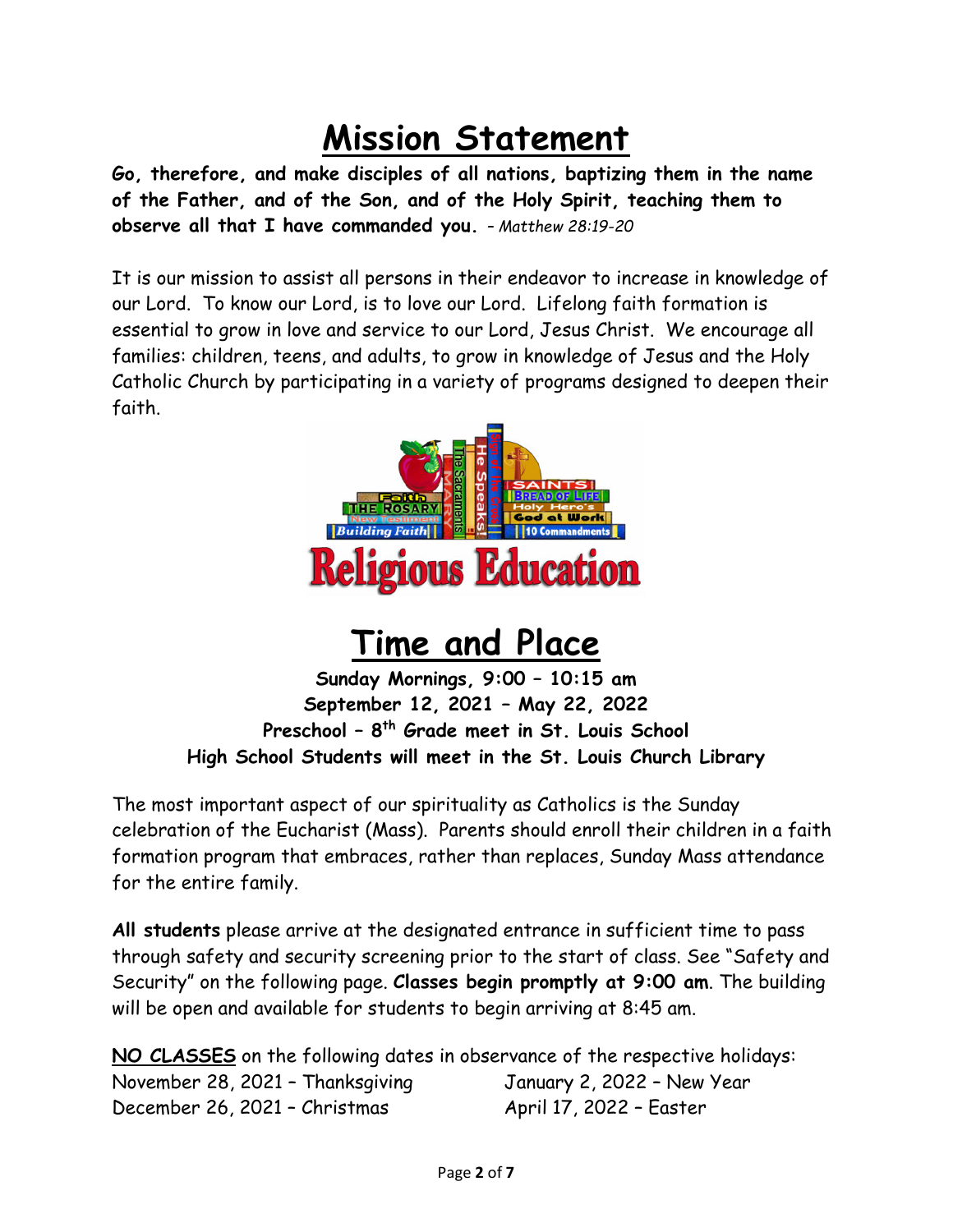## **Safety and Security**

**The safety of our children is our first priority.**

**Some procedures instituted last year due to the recent pandemic remain in place, however there are noteworthy changes highlighted below.**

- The archdiocese has mandated the use of specific forms by parishes and schools. These forms have been integrated with the PSR registration form. All forms must be completed and signed by the parent/guardian prior to the student entering in the classroom.
- **ONLY students** will be allowed to enter the St. Louis School building.
- Students who are in preschool and kindergarten **ONLY** must be dropped-off and picked-up at the exterior door on the East side of the school building. A PSR catechist or other staff will greet them at the door. Parents/guardians may NOT enter the classroom.
- All students in 1st grade and above must enter and exit the building using the door to the cafeteria on the South side of the school building, our usual entrance. Parents/guardians may NOT enter the cafeteria.
- If you have children in multiple age groups you must use both entrances accordingly.
- Currently, the guidelines we have received do not require students or catechists to wear face coverings (masks). Face coverings shall remain **OPTIONAL** for all participants in the PSR program, unless or until we are advised otherwise by governing authorities.



#### Mask Optional – You Make the Call

- Currently, we will NOT be checking temperatures as students enter the building. If your child or anyone in your household is experiencing any symptoms of COVID-19 (fever, cough, shortness of breath, fatigue, new loss of taste or smell), or any other contagious illness, please do not bring them to PSR until they are well and not a risk for spreading a virus to others.
- Students are encouraged to apply hand sanitizer upon entering the building and during class as may be needed. We will have hand sanitizer available for use.
- Students shall proceed directly to their assigned classroom. Congregating in the cafeteria or hallway is not permitted and will not be tolerated.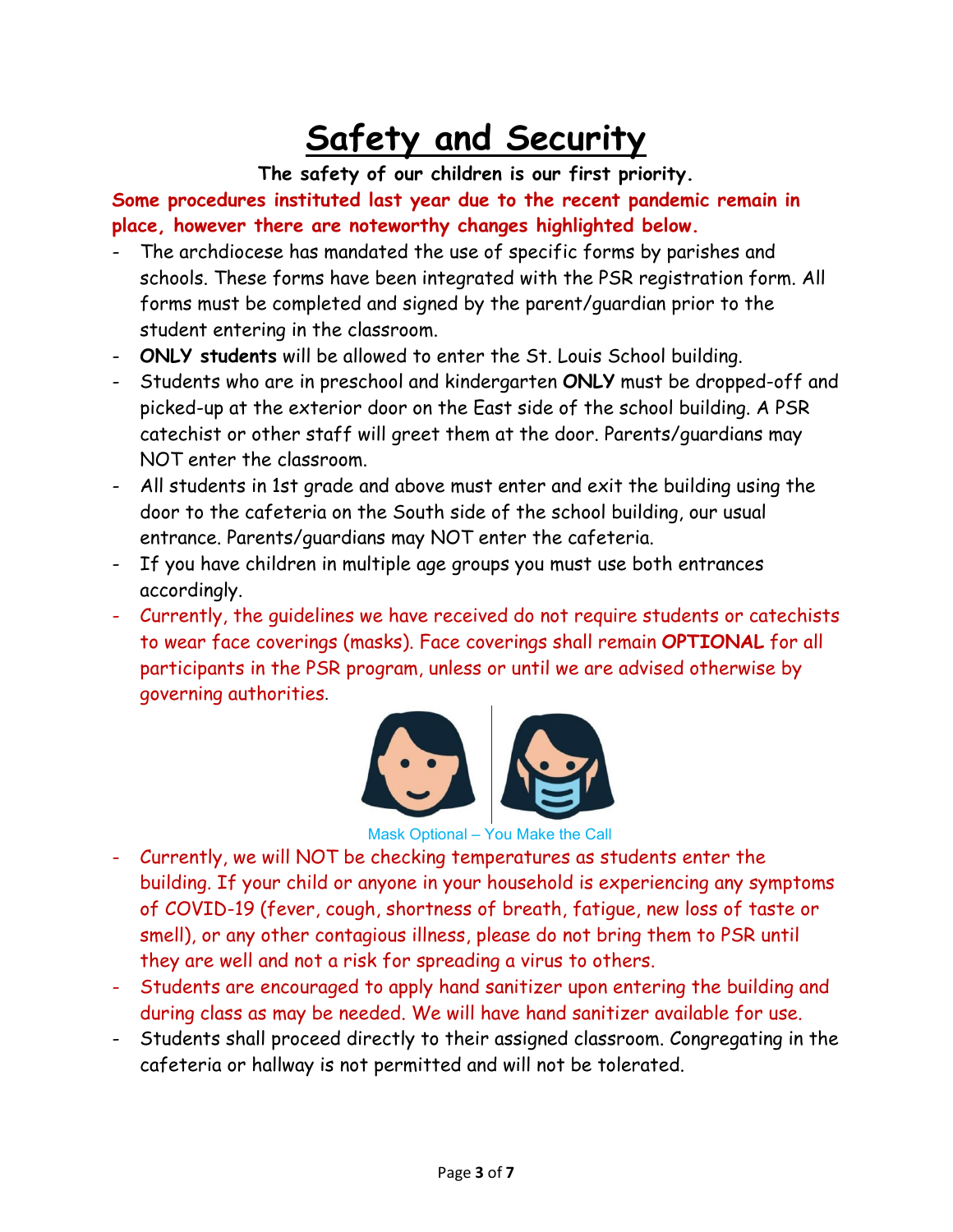#### Please **notify your child's catechist or the PSR Coordinator in advance if he/she will be absent**.

- Attendance will be taken at the beginning of every class.
- **Student Dismissal**
	- 1. All students must be picked-up at their designated building entrance by a parent/guardian or responsible adult designated in advance by parent/ guardian.
	- 2. Parent/guardian may provide permission for students who are in  $5<sup>th</sup>$  grade and above to leave the building on their own; see registration form.
- **If your child must leave class early, please notify the catechist prior to the start of class to make necessary arrangements.**
- If you are providing a snack for your child's class, please be aware of other student's allergies, coordinate with the child's catechist, and please **do not send peanuts**.

### **Child Protection Training**

All employees and adult volunteers participating in activities that involve children must be trained and remain in compliance with *SafeParish*, through the safe environment office of the Archdiocese of Cincinnati. To be in compliance you must:

- Register on-line at **https://catholicaoc.org/offices/safe-environment**.
- Submit to a background check and complete on-line child protection training.
- Participate in quarterly on-line training.

Participation in the training increases awareness of the signs of child abuse and the steps that can be taken to prevent it. We are grateful to all the adults who have taken the time to become the protective eyes and ears of our parish on behalf of our children.

### **Catechists**

By virtue of their ministry, catechists are called to be role models for the youth they teach. They are called to be well formed in Catholic teaching, dedicated to ongoing formation, and witnesses to the Catholic way of life. To help them fulfill this role, the Archdiocese of Cincinnati requires all catechists to participate in the *Vocare* program for their ongoing religious formation in the Catholic faith. Please pray for all catechists as they strive to fulfill their role according to God's will.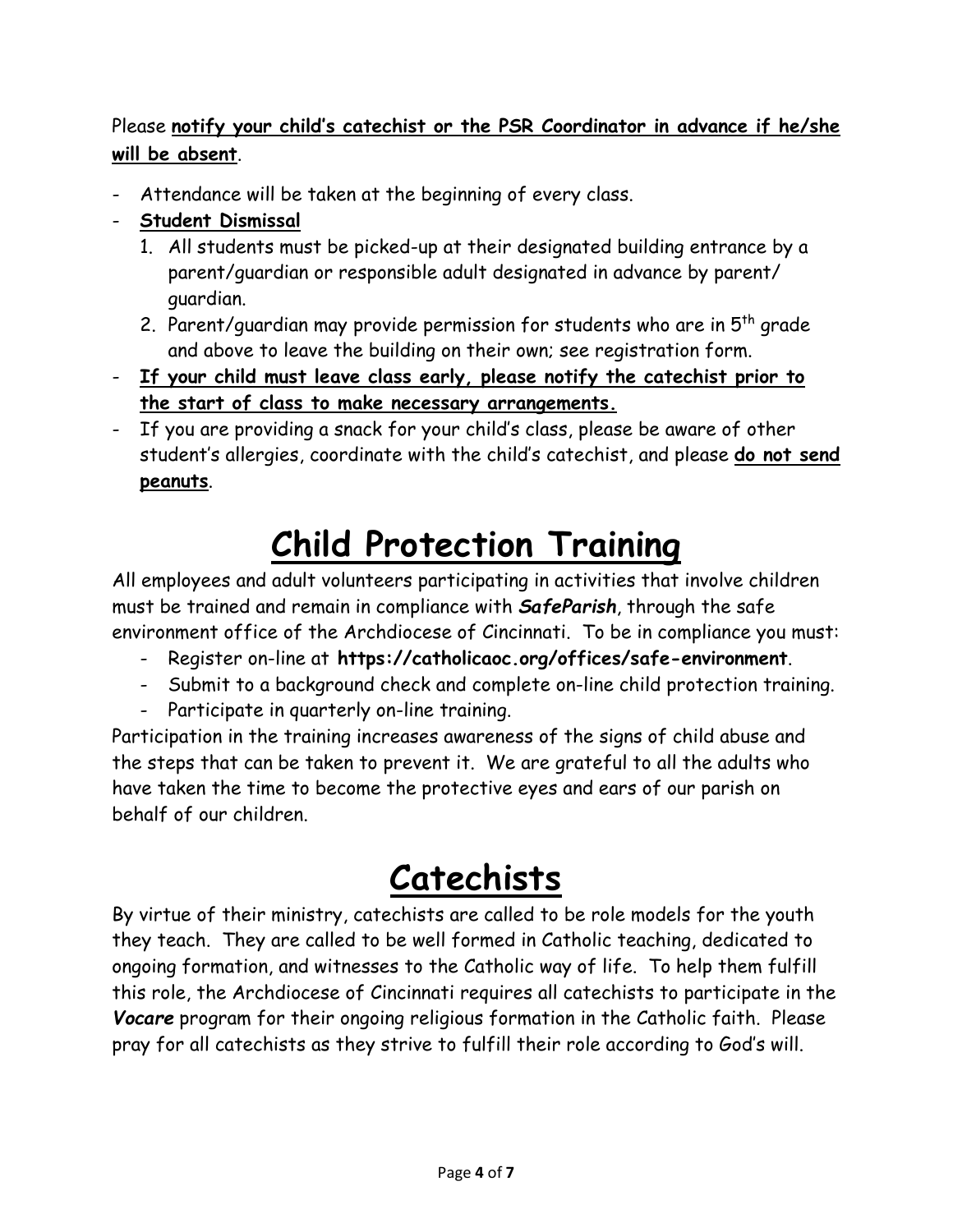### **Parents**

#### **"Parents are the first and foremost catechists of their children.** They

catechize informally but powerfully by example and instruction. Their active involvement in the parish, their readiness to seek opportunities to serve others, and their practice of frequent and spontaneous prayer, all make meaningful their professions of belief." – *Sharing the Light of Faith, National Catechetical Directory for Catholics of the United States, United States Conference of Catholic Bishops*

The bishops of the United States tell us that: "Though the influence of peers and of adult catechists is important, *catechetical programs are not intended to supplant parents as the primary educators of their children*." PSR is intended to minister to and with parents as they strive to fulfill their important mission of bringing up their children in the Catholic faith.

Adult faith formation opportunities and community-building events are offered by the parish throughout the year. Parents are strongly encouraged to participate in order to develop their own spirituality, to demonstrate to their children the importance they place on growing in wisdom and grace before God, to better equip themselves for their continuing mission as their children's primary catechists, and to enjoy the fellowship of the parish community.

**All parents are expected to take an active role in maintaining the quality of our PSR.** Parents may do this in a variety of ways including assisting with projects, bringing snacks for their child's class, being a substitute catechist, etc. Many hands make light work, and teamwork helps ensure high quality without overburdening anyone. Any assistance in the classroom must be coordinated with the catechist and PSR Coordinator.

**All parents are expected to participate regularly at mass with their children.** Faith development is much more than weekly instruction in religious doctrine. While we must be informed of the teachings of the Church, we must also be formed in the likeness of Christ through frequent prayer, reception of the Sacraments, and daily living of the Gospel message.

**All parents are expected to give example to their children of their own commitment to the Catholic faith** by attending Sunday mass, taking part in adult formation opportunities, demonstrating compassion for others, and being good stewards of God's blessings of time, talent, and treasure.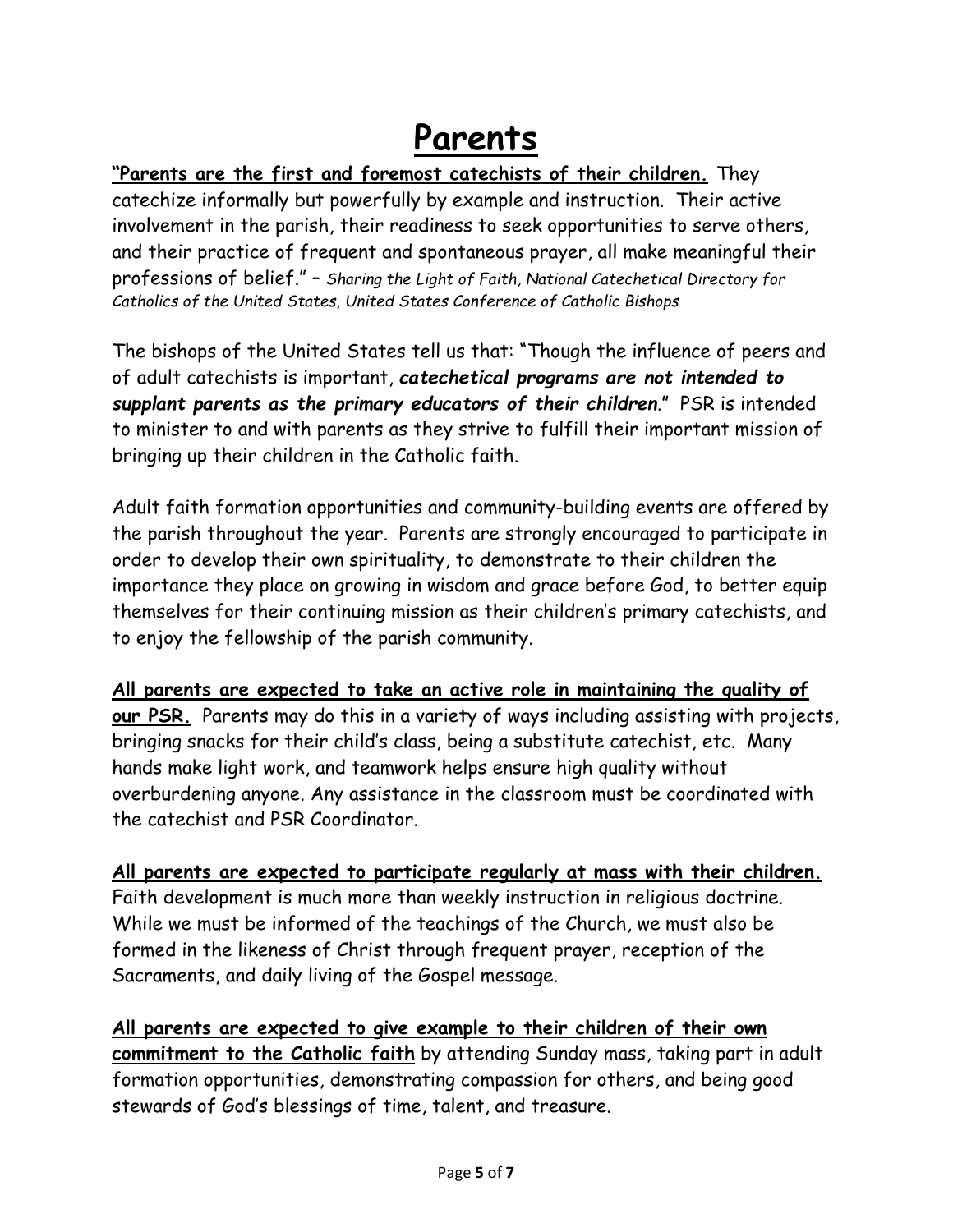Children learn best when they can connect their catechesis to their everyday lives. Making Catholic faith part of the daily life and decision making of the family provides parents the vital link between what we do in PSR and how the children actually live their lives, now and in the future.

#### **Children**

Regular participation of all registered children is vital to the life of our PSR community. Participation includes taking an active part in prayer and learning, opening heart and mind to the wisdom of the Holy Spirit, and demonstrating respect for everyone.

In order to avoid disruption of prayer, **it is expected that students be in their classrooms by 9:00 am.** Those who are late are asked to enter and take their place in class as quietly as possible.

If a child is ill or cannot attend for a very good reason, parents are asked to notify the catechist or PSR Coordinator in advance and see that any assignments and missed work are completed. We cover a lot of material in each session. Children who miss multiple sessions are likely to fall behind and feel lost. It is very important to us that no child suffer the awkward experience of feeling lost and uncomfortable in class.

Much time and love goes into the preparation of each catechetical experience that we provide. As we would not ignore an invitation to a party, or leave without expressing gratitude, so we must teach our children the proper response to God's invitation to spend time getting to know Him better, and to demonstrate courtesy towards those who facilitate these sessions.

#### **Behavior Policy**

Respect, courtesy, and Christian charity are essential elements of our PSR environment. Following are the established basic behavioral guidelines.

Cell phones, electronic devices, and other objects used or misused in a manner disruptive to the class will be confiscated and returned to a parent or guardian at the end of the class.